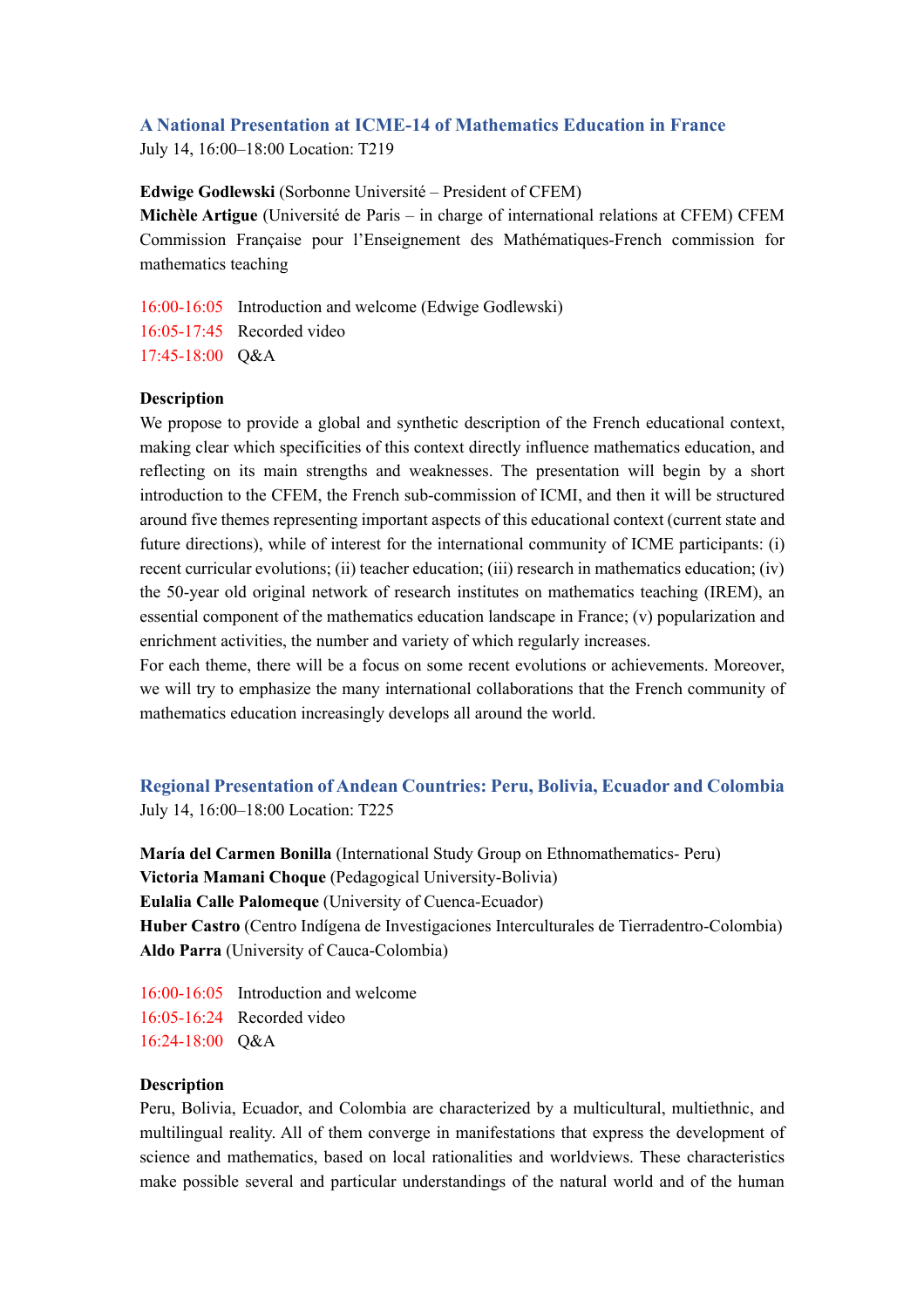being. The vast territory of the Andes has been the cradle of great civilizations, as old as those of the old world, with a permanent cultural development until the Spanish invasion. At that time, there was a cultural collapse, in which the Andean culture had the worst part; most of its tangible and intangible cultural heritage was wiped out. As a result of this destruction, the identity of the native Andean peoples has long been marginalized. The great scientific and technological development that is expressed in monumental architectural constructions, irrigation canals, metallurgical, agricultural, genetic development, domestication of plants and animals, as well as their ability to identify with the natural environment was made invisible. Science and mathematics developed with astonishing effectiveness and efficiency. Much Andean-Amazon sociocultural knowledge has been lost, or has been made invisible by the official culture, a situation that has been tried to overcome through governmental educational policies that recognize, revalue, and claim such legacy.

#### **Mathematics Education in Hungary**

July 14, 16:00–18:00 Location: T223

**Márta Barbarics** (Budapest Semesters in Mathematics Education)

**Eszter Bóra** (ELTE Doctoral School of Mathematics-Didactical Program, Szent István Gimnázium)

**Csaba Csapodi** (Mathematics Education Centre of Eötvös Loránd University, Budapest) **Katalin Gosztonyi** (Mathematics Education Centre of Eötvös Loránd University, Budapest) **Péter Juhász** (Alfréd Rényi Institute of Mathematics)

**Anna Kiss** (Mathematics Education Centre of Eötvös Loránd University, Budapest)

**István Lénárt** (Eötvös Loránd University, Budapest)

**Réka Szász** (Budapest Semesters in Mathematics Education)

**Ödön Vancsó** (Mathematics Education Centre of Eötvös Loránd University, Budapest)

**Eszter Varga** (ELTE Doctoral School of Mathematics - Didactical Program, Bornemisza Péter Gimnázium)

- 16:00-16:05 Introduction
- 16:05-16:18 Institutional frames of mathematics education in Hungary
- 16:18-16:33 Hungarian traditions of teaching by "guided discovery"
- 16:33-16:38 Q & A

16:38-16:50 Concept building through games and manipulatives (video)

16:50-17:10 Discovery and problem solving through intertwined problem threads

17:10-17:25 Adaptation of the Hungarian approach to current educational trends (technology,

complex instruction, cooperative learning and gamification)

- 17:25-17:30 Q & A
- 17:30-17:35 Talks and Workshops of the Hungarian team
- 17:35-17:45 Comparative Geometry on the Lénárt Sphere: What is it and what is it for? (video)

17:45-18:00 Q & A, Discussion

#### **Description**

The aim of our presentation session is to present the specific traditions of mathematics